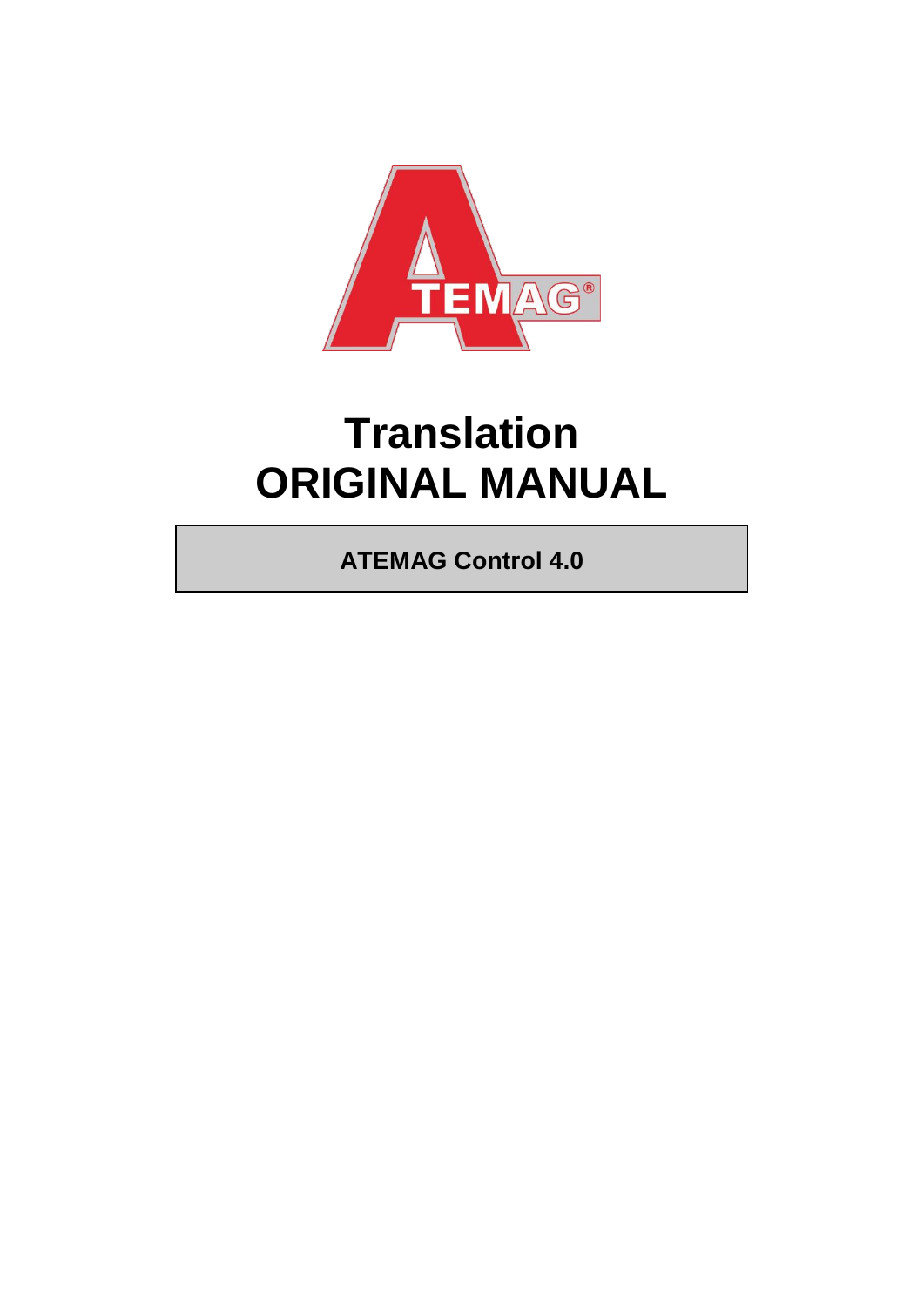

# **Table of content**

| 1.1   |  |
|-------|--|
| 111   |  |
|       |  |
|       |  |
| 1.2   |  |
|       |  |
|       |  |
|       |  |
|       |  |
| 1.3   |  |
| 1.3.1 |  |
| 1.4   |  |
| 1.5   |  |
| 1.6   |  |
| 2     |  |
| 2.1   |  |
| 2.2   |  |
| 2.3   |  |
| 3     |  |
| 3.1   |  |
| 4     |  |
| 4.1   |  |
| 4.2   |  |
| 4.3   |  |
| 5     |  |
| 5.1   |  |
| 5.1.1 |  |
|       |  |
|       |  |
| 6     |  |
| 6.1   |  |
|       |  |
| 8     |  |
| 9     |  |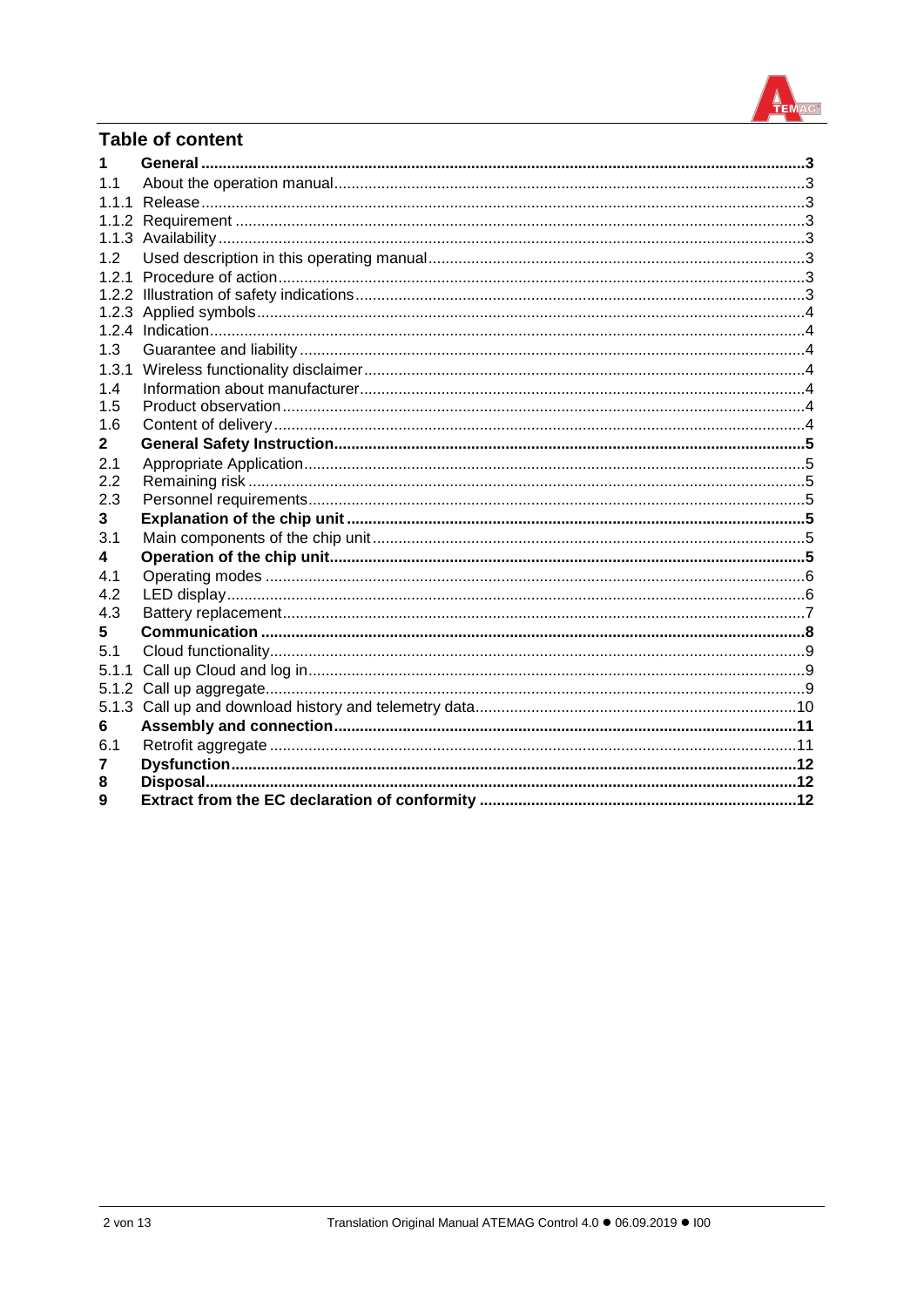

# <span id="page-2-0"></span>**1 General**

## <span id="page-2-2"></span><span id="page-2-1"></span>**1.1 About the operation manual**

#### **1.1.1 Release**

Status of the manual: ............................................................................... 06.09.2019 Revision index: ....................................................................................................... 00

#### **1.1.2 Requirement**

<span id="page-2-3"></span>We require that the operator is trained in the safe operation of the chip unit and has read and understood this operating instruction.

#### **1.1.3 Availability**

<span id="page-2-4"></span>Always keep the manual available to all persons who work with or on the chip unit.

#### <span id="page-2-6"></span><span id="page-2-5"></span>**1.2 Used description in this operating manual**

#### **1.2.1 Procedure of action**

Procedures of action are marked as triangles in sequence of execution. The results of procedure are marked with a check mark. Example:

- Loosen cylindrical screw M5 (2).
- Arrestor bolt slides into the driving groove of the machine.

#### **1.2.2 Illustration of safety indications**

<span id="page-2-7"></span>Safety indications are always marked with a signal word and sometimes additional marked with a danger specific symbol (see Chapter [1.2.3\)](#page-3-0):

 $\blacktriangle$ 

# **Direct danger!**

Ignoring this indication severe injuries or death is the consequence!

 **WARNING!**

 **DANGER!**

#### **Possibly danger situations!**

Ignoring this indication result in severe injuries or death!

**A ATTENTION!** 

#### **Possibly danger situation!**

Ignoring this indication cause medium or light injuries!

**CAUTION!**

#### **Possibly danger situation!**

Ignoring this indication cause damage to property or pollution!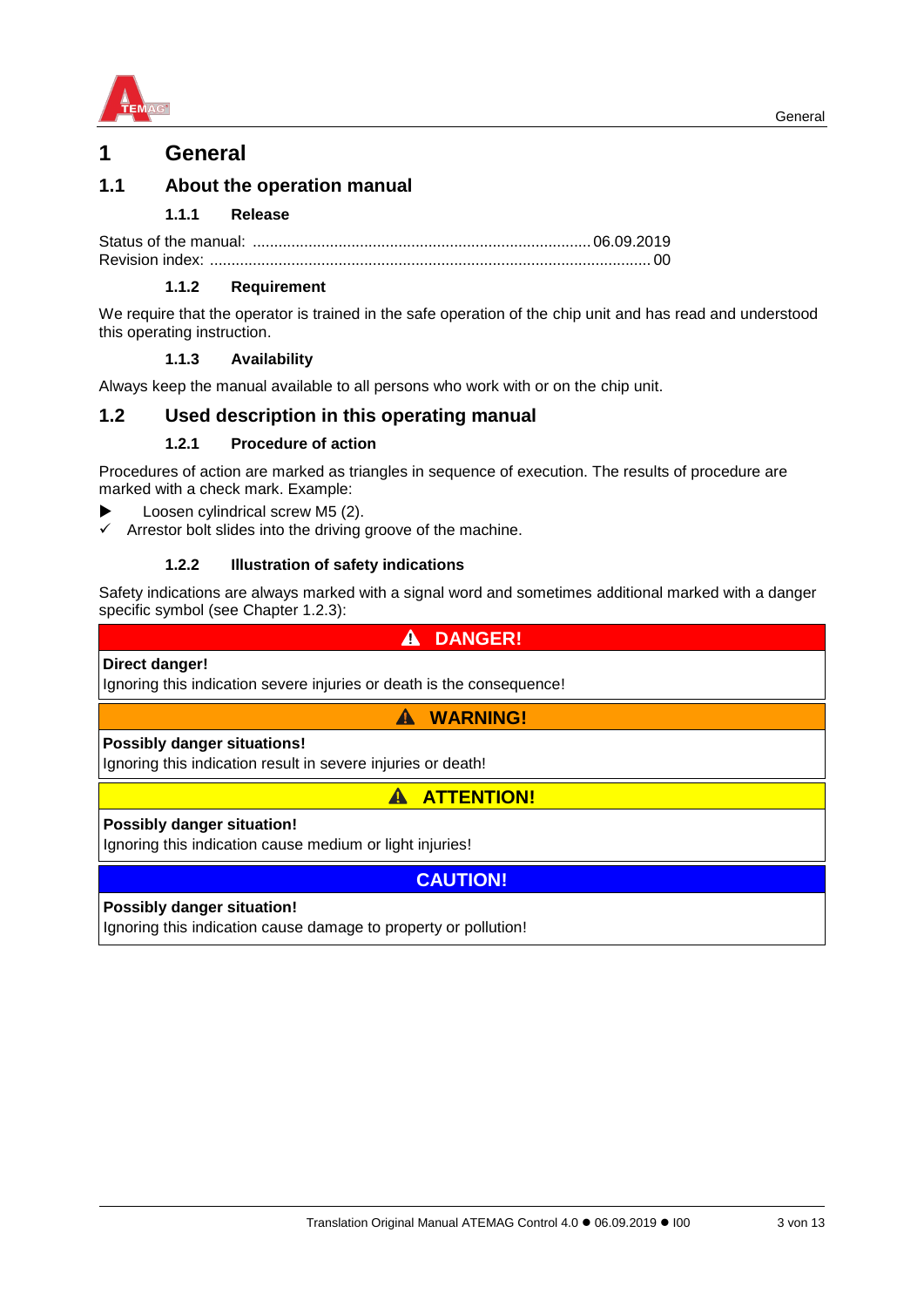

<span id="page-3-0"></span>General Safety Instruction

#### **1.2.3 Applied symbols**

The followed symbols are used in this manual:

#### **Warning symbol**

<span id="page-3-1"></span>ශ

|           | Environmentally hazardous substance!                                        |
|-----------|-----------------------------------------------------------------------------|
|           | Magnets can affect the function of pacemakers and implanted defibrillators! |
|           | Corrosive substances!                                                       |
| Tab $1$ : | Warning symbol                                                              |
|           | <b>Indication</b><br>1.2.4                                                  |
|           | Indication:                                                                 |

## <span id="page-3-2"></span>**1.3 Guarantee and liability**

Basically, the "General conditions of sale and delivery" apply to ATEMAG.

Describes general information and recommendation.

#### <span id="page-3-3"></span>**1.3.1 Wireless functionality disclaimer**

The chip unit is a wireless device that operates in the 2.4 GHz radio spectrum. The wireless functionality in the AC4.0 module is used to send and receive information to and from the module for configuration and offline data analysis. The wireless functionality should never be used in conjunction with security mechanisms. The wireless data link should not be used in safety control circuits or loops as this would exceed its intended purpose.

#### <span id="page-3-4"></span>**1.4 Information about manufacturer**

| Address  | <b>ATEMAG</b><br>AggregateTechnologie und<br><b>Manufaktur AG</b><br>Mühlenmatten 2<br>D-77716 Hofstetten, Germany |  |
|----------|--------------------------------------------------------------------------------------------------------------------|--|
| Phone    | +49 (0) 78 32/ 99 97 - 0                                                                                           |  |
| Fax      | +49 (0) 78 32/ 99 97 - 12                                                                                          |  |
| E-Mail   | info@atemag.de                                                                                                     |  |
| Internet | www.atemag.de                                                                                                      |  |

*Tab 2: Information about manufacturer*

#### <span id="page-3-5"></span>**1.5 Product observation**

Informing the manufacturer on accidents, potential hazards on the chip unit and obscurities in this manual.

## <span id="page-3-6"></span>**1.6 Content of delivery**

The content of delivery includes: chip unit, battery, possibly external temperature sensor, manual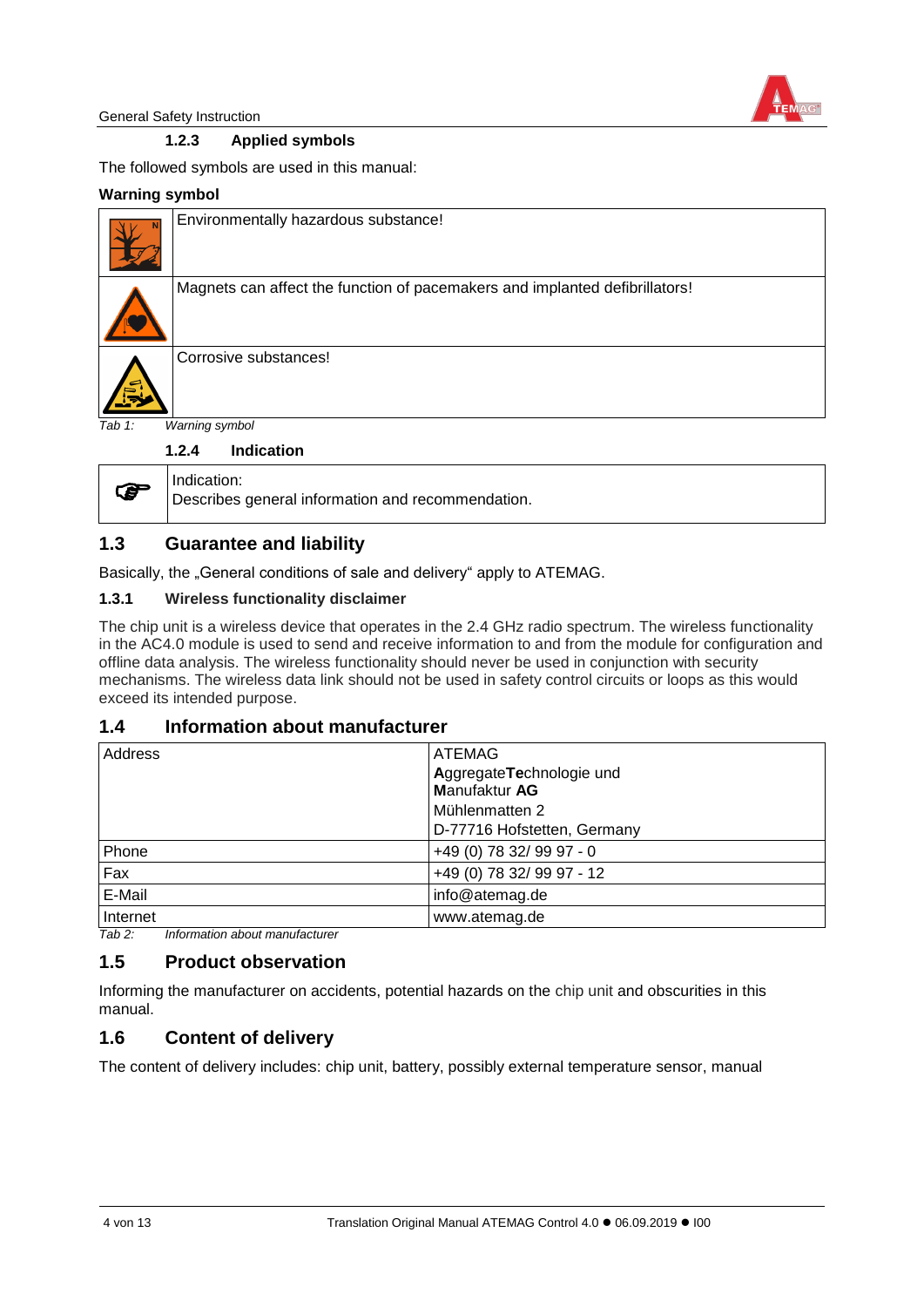

# <span id="page-4-0"></span>**2 General Safety Instruction**

# <span id="page-4-1"></span>**2.1 Appropriate Application**

The chip unit must be used within the specific performance limits and in industrial environments. Following the manual and compliance with the maintenance and repair requirements are a prerequisite for the appropriate use of the chip unit. Any other use of the chip unit is not appropriate. The manufacturer is not liable for any damages resulting of inappropriate application.

## <span id="page-4-2"></span>**2.2 Remaining risk**

In normal operation there are no remaining risks. Against risks that may arise during maintenance and repair, is warned in the respective chapters.

## <span id="page-4-3"></span>**2.3 Personnel requirements**

Only authorized personnel are allowed to work on the chip unit! They must be familiar with the safety devices and instructions before they start work.

Authorized personnel are:

| <b>Operation</b> | Qualification                                     |
|------------------|---------------------------------------------------|
| Normal operation | Authorized personnel                              |
| Service          | Trained personnel of the operator or manufacturer |
| Maintenance      | Trained personnel of the manufacturer             |

*Tab 3: Personnel requirements*

# <span id="page-4-4"></span>**3 Explanation of the chip unit**

## <span id="page-4-5"></span>**3.1 Main components of the chip unit**





*Fig 1. Main components and labeling of the chip unit*

| Pos.   | Components/Control elements   Function |                                                                                  |
|--------|----------------------------------------|----------------------------------------------------------------------------------|
|        | <b>Battery cover</b>                   | Cover of the battery compartment                                                 |
|        | <b>Mounting screws</b>                 | Attach the chip unit to the angle head                                           |
| 3      | <b>Reset button</b>                    | Restart/reboot                                                                   |
|        |                                        | External temperature sensor port An external temperature sensor can be connected |
| 5      | Programming port                       | Special connection for programming the chip unit                                 |
| Tab 4: | Main components of the chip unit       |                                                                                  |

*Tab 4: Main components of the chip unit*

| Pos. | <b>Components/Control elements</b> | <b>Function</b>       |
|------|------------------------------------|-----------------------|
| ۱6   | _abel                              | Data of the chip unit |

*Tab 5: Labeling of the chip unit*

# <span id="page-4-6"></span>**4 Operation of the chip unit**

The chip unit works almost completely without user interaction. Deploying a series of sensors, the module automatically records and stores data about the operation of the aggregate. Furthermore, the status of the module is transmitted wirelessly during operation so that each monitor (e.g. tablet or PC) can collect data and, in certain cases, respond.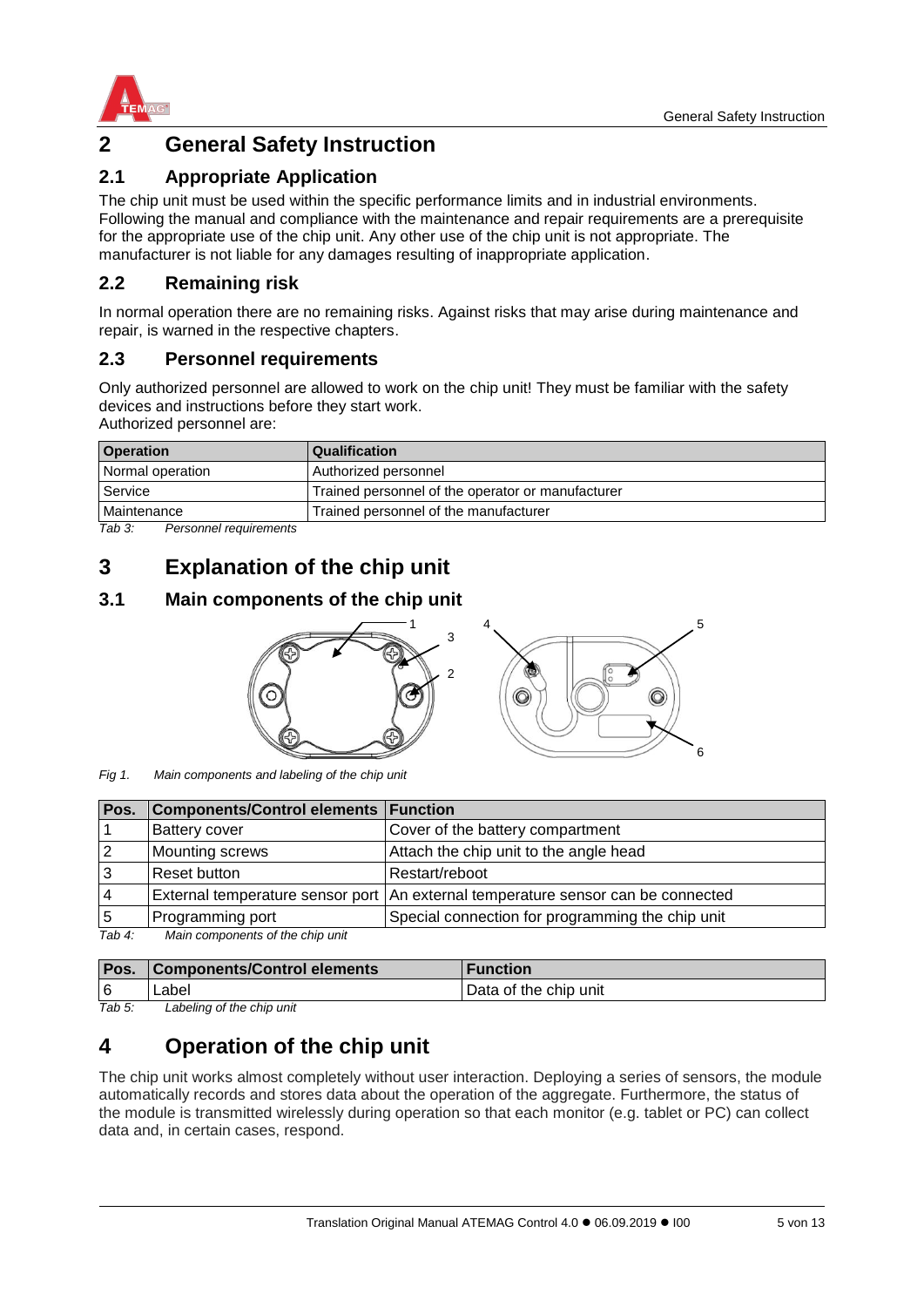

Operation of the chip unit

# <span id="page-5-0"></span>**4.1 Operating modes**

The chip unit has a fixed number of operating modes in which it can operate and these modes determine the behaviour of a number of other functionalities. The following table lists the operating modes:

| <b>Operating</b><br>modes | <b>Description</b>                                                                                                                                                                |
|---------------------------|-----------------------------------------------------------------------------------------------------------------------------------------------------------------------------------|
| Rest (sleep)              | The chip unit consumes minimum power. No measurements take place. No<br>transmission of status. Only the rotation of the aggregate can activate the chip unit<br>from this state. |
| Idle                      | The chip unit is active and measures temperature and associated measurements. The<br>chip unit transmits.                                                                         |
| Working<br>(Running)      | The chip unit is active and makes temperature, speed and vibration measurements.<br>The chip unit transmits.                                                                      |
| Solution<br>(Resolving)   | As with "running", but determines if there was a speed change.                                                                                                                    |

*Tab 6: Operating modes of the chip unit*

The chip unit automatically switches between the operating modes. The idle, running, and solution modes are all triggered by the activity of the aggregate. The sleep mode is activated when the unit has been inactive for more than 5 minutes.

## <span id="page-5-1"></span>**4.2 LED display**

The chip units contain a single red LED indicator light. The light is used to indicate certain conditions. The LED is in the following position:



*Fig 2. Position LED display*

Possible LED displays:

| Light pattern                       | <b>Previous mode</b> | <b>Meaning</b>                                                                                                           |
|-------------------------------------|----------------------|--------------------------------------------------------------------------------------------------------------------------|
| Single flash - 10ms                 | Sleep or idle        | <b>Rotation detected</b>                                                                                                 |
| Single flash - 100ms                | No connection - idle | Connected                                                                                                                |
| Double flash -<br>200 <sub>ms</sub> | Connected - Idle     | Connection interrupted                                                                                                   |
| Single flash -<br>~500ms            | Reset                | A one-time long blinking of the LED after the device<br>is reset indicates that the chip unit is functioning<br>normally |
| Multiple flash                      | Reset                | More than 1 flash indicates an internal error. The<br>number of flashes indicates which subsystem has<br>failed.         |
| No flash<br>$\cdots$                | Idle                 | Battery completely discharged                                                                                            |

*Tab 7: LED displays*

Test function of the chip unit:

- Insert small object (e.g. straightened paper clip) into reset port (1).
- A self-diagnostic process or reset after a system failure is performed.
- Single flash -> no internal error; multiple flash -> system error is present
- $\checkmark$  Function chip unit performed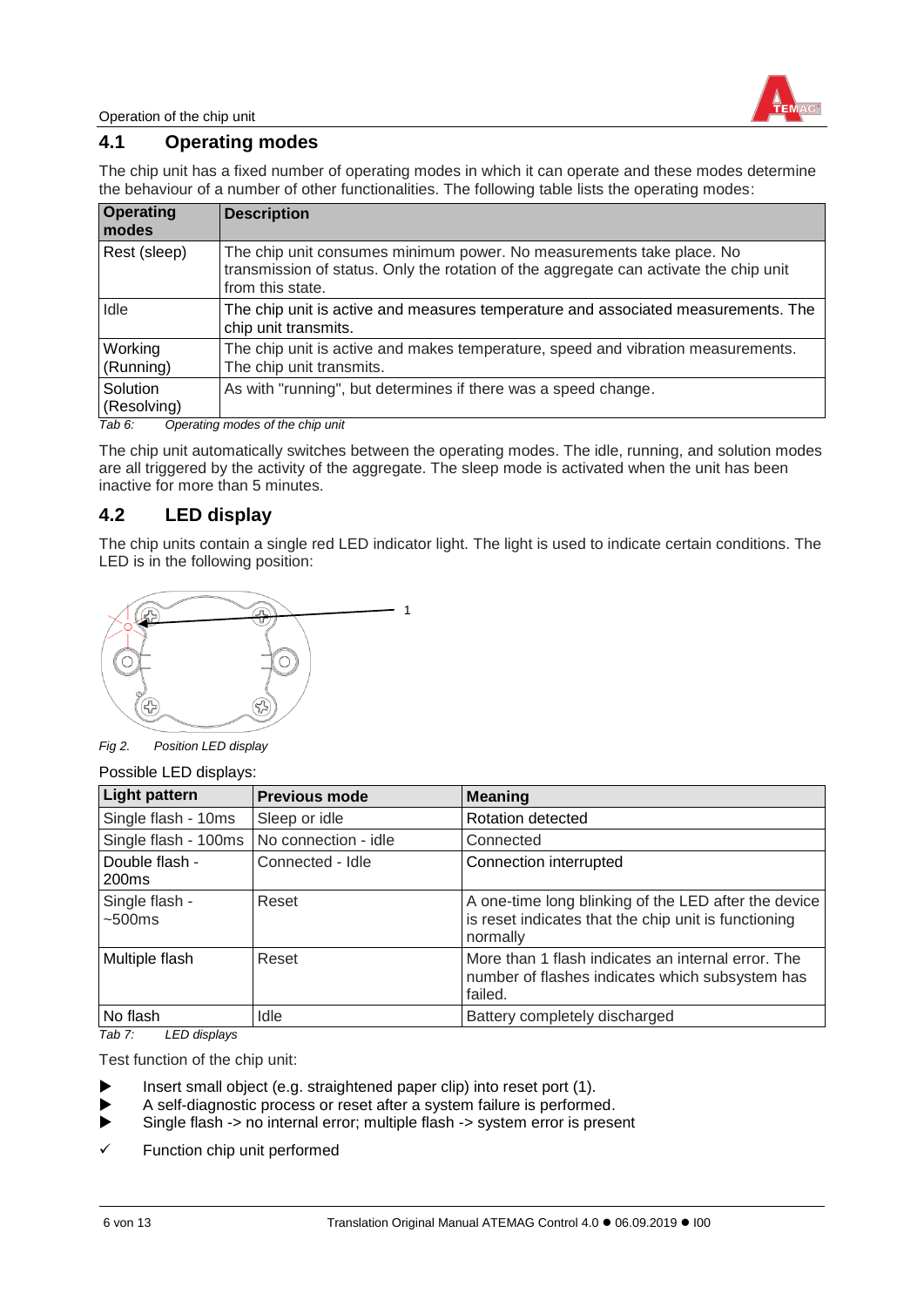

## <span id="page-6-0"></span>**4.3 Battery replacement**

The battery of the chip unit is specially designed for harsh environments. Only the following battery may be used in the chip unit, otherwise there is a risk of damaging the chip unit, the battery or both.

## **Tadiran TL-2450 / TLH-2450 3.6V button battery, wafer cell (primary lithium cell 3.6V)**



*Fig 3. Battery*

An alarm is issued over the wireless connection if the battery is rated as low.



- arrangement) and push in until it snaps into place. DO NOT use excessive force!
- Mount O-ring (3) and battery cover (2). There must be no gap. Screw in Phillips screws (1) with No. 2 Phillips screwdriver.
- Battery is replaced.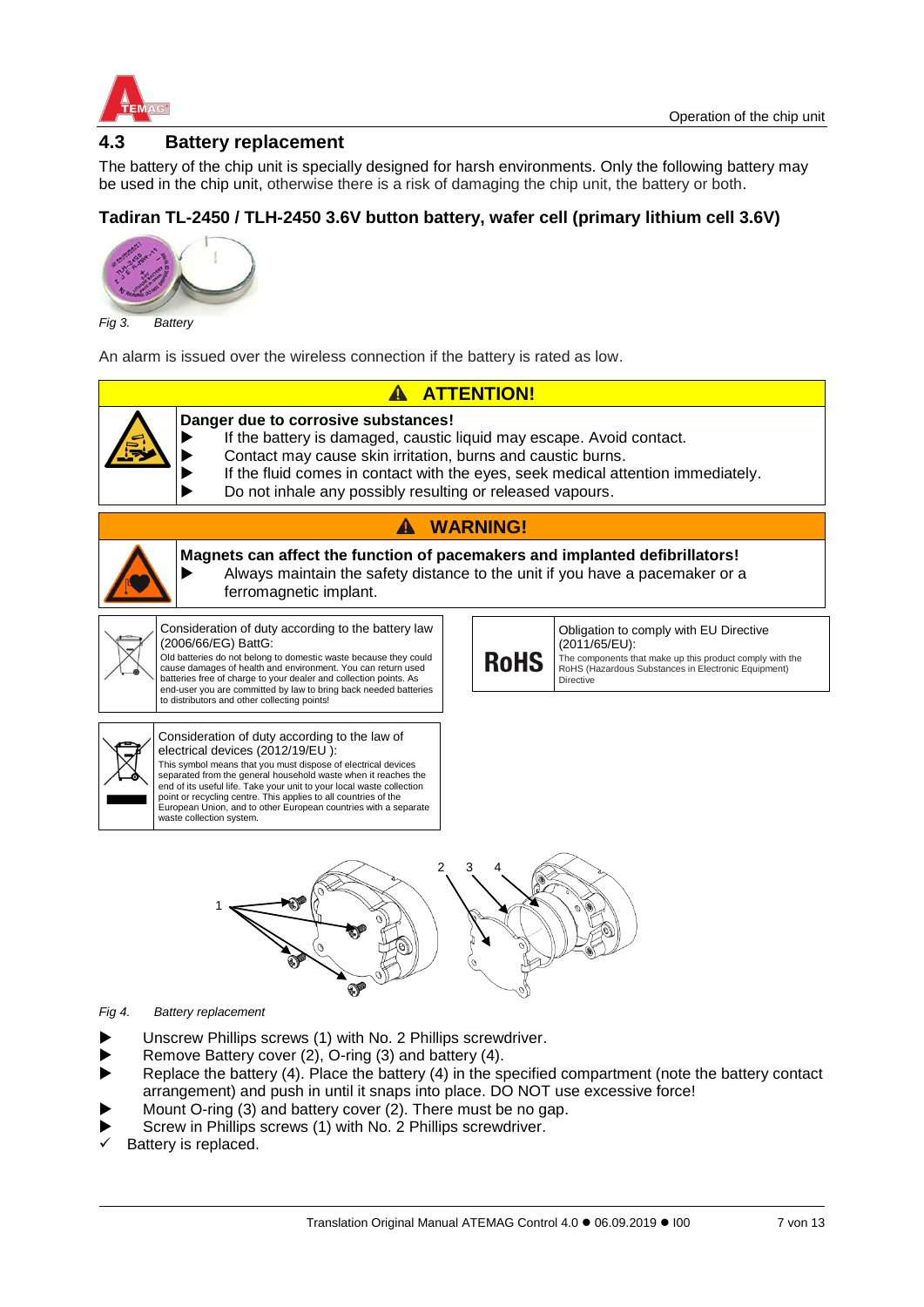Communication



# <span id="page-7-0"></span>**5 Communication**

The chip unit is a wireless data device. During operation, it sends certain status data (telemetry) and each monitoring device (a client) can record this data and respond accordingly. The transmission data contains status information such as temperature, vibration and current cycle time. In addition to 1-way transmission, 2-way connections between a client and the chip unit can be made to download data or configure the chip unit.

| G | 1-way communication uses less power than 2-way communication (use only for a short time) |
|---|------------------------------------------------------------------------------------------|
|   |                                                                                          |

The communication can take place between the chip unit and any Bluetooth 4.0 / 5.0 compatible client. Depending on the Bluetooth 4.0 / 5.0 client, special software is required to organise and exploit the information.

| This chip unit uses Bluetooth® Low Energy (Bluetooth® Smart) as a communication tool.<br><b>Bluetooth</b>   The Bluetooth <sup>®</sup> wireless performance of the AC4.0 module is <8dBm. |
|-------------------------------------------------------------------------------------------------------------------------------------------------------------------------------------------|
| SMART Use this device only in environments where Bluetooth® transmission is allowed.<br>Bluetooth® is a trademark of Bluetooth SIG, Inc.                                                  |

Currently, the following software options are available for communication with a chip device:

| <b>Name</b>        | <b>Platform</b>      | <b>Scope</b>                       |
|--------------------|----------------------|------------------------------------|
| C4.0 Manager - iOS | liOS - iPhone / iPad | Beta version. All users            |
| C4.0 Manager - PC  | I PC - Windows 7/10  | Only OEM use. Not for distribution |

*Tab 8: Software overview*

The range and performance of the wireless system depends on a number of factors, including client hardware, the physical environment, and the operation being performed. In general, the following areas can be considered as range:

| <b>Client-hardware</b>                                           | <b>Transmission range</b> | <b>Connecting range</b> |
|------------------------------------------------------------------|---------------------------|-------------------------|
| USB dongle - type A                                              | 5 <sub>m</sub>            | 5m                      |
| USB dongle - type B                                              | 25m                       | 10m                     |
| $T - L$ $\Omega$ .<br>الملاحيين والملماء ومسارح فمالملمس وبالراز |                           |                         |

*Tab 9: Übersicht Signalreichweite*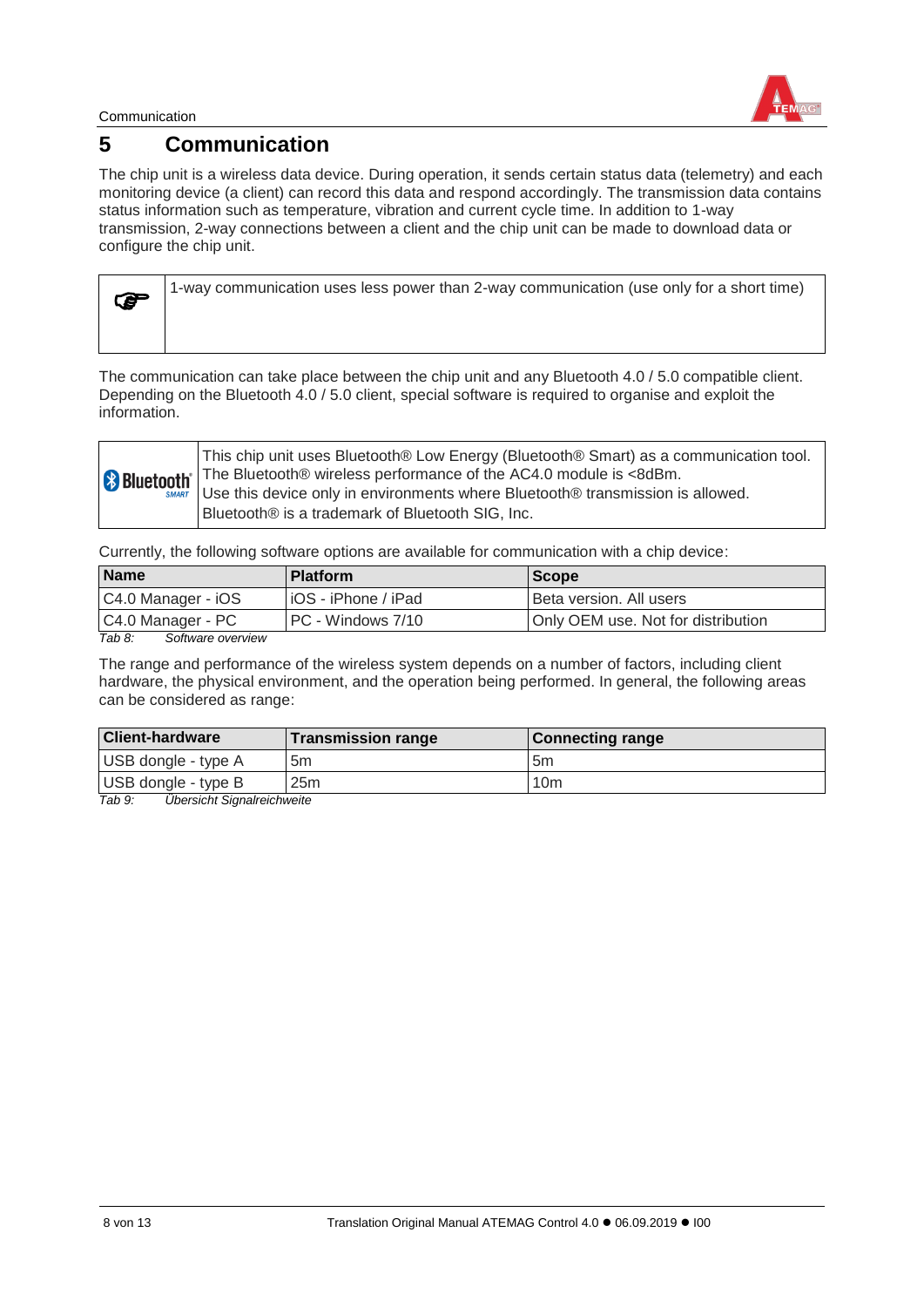

## <span id="page-8-1"></span><span id="page-8-0"></span>**5.1 Cloud functionality**

#### **5.1.1 Call up Cloud and log in**



In the address bar of the browser, call up Cloud with this command and ensure a secure connection.

When logging in for the first time, a password must be assigned. For each login process, log in using the registered email address and password.

#### *Fig 5. web address and login window*

#### **5.1.2 Call up aggregate**

<span id="page-8-2"></span>

| TEMAG                               |              | <b>L</b> Dashboards<br>$\rightarrow$ | Device Dashboard v1.1 |                         |                              |            |                     |                     | $\mathbb{Z}^2$ |
|-------------------------------------|--------------|--------------------------------------|-----------------------|-------------------------|------------------------------|------------|---------------------|---------------------|----------------|
| <b>A</b> HOME<br>PLUGINS            |              | Entity name 个                        | <b>Status</b>         | <b>Hardware Address</b> | <b>RSSI</b>                  | Firmware   | <b>Last Contact</b> |                     |                |
| $\langle \cdot \cdot \rangle$ RULES |              | 00:0B:57:15:C5:52                    | Sleeping              | 00:0B:57:15:C5:52       | $-48$                        | 3.2.1.1524 | 07/30/2018 13:14:30 | $\bullet$ $\bullet$ |                |
| <b>L DATA CONVERTERS</b>            |              | 00:0B:57:BE:6D:88                    | Idle                  | 00:0B:57:BE:6D:88       | $-62$                        | 3.2.1.1482 | 06/08/2018 16:20:52 | $\bullet$ $\bullet$ |                |
| $\boxed{\rightarrow}$ INTEGRATIONS  |              | 00:08:57:BE:6D:CB                    | Idle                  | 00:0B:57:BE:6D:CB       | $-49$                        |            | 02/23/2018 14:55:08 | $\bullet$ $\bullet$ |                |
| CUSTOMER GROUPS                     | $\checkmark$ | F-08148R3U                           | Idle                  | 00:0B:57:15:C5:5D       | $-91$                        |            | 07/24/2018 12:27:27 | $\bullet$ $\bullet$ |                |
| <b>ED ASSET GROUPS</b>              | $\checkmark$ | F-10171                              | Sleeping              | 00:0B:57:15:C5:61       | $-100$                       | 3.2.1.1401 | 08/14/2018 21:44:56 | $\bullet$           |                |
| <b>LOD</b> DEVICE GROUPS            | $\checkmark$ | F-11210                              | Sleeping              | 00:0B:57:15:A0:D8       | $-91$                        | 3.2.1.1482 | 08/15/2018 04:30:02 |                     |                |
| WIDGETS LIBRARY                     |              |                                      |                       |                         |                              |            |                     | $\bullet$ $\bullet$ |                |
| <b>DASHBOARDS</b>                   |              |                                      |                       |                         | Maintenance Info             |            |                     |                     |                |
| SYSTEM SETTINGS                     |              | <b>SPEED</b>                         |                       | <b>TEMP</b>             | <b>Unresolved</b>            |            |                     |                     |                |
| <b>W</b> AUDIT LOGS                 |              |                                      |                       |                         | Duty<br><b>Battery Level</b> |            |                     |                     |                |
| Fig 6.<br>Aggregate display board   |              |                                      |                       |                         |                              |            |                     |                     |                |

Call up dashboard and select aggregate from the list. The associated diagrams are displayed under the aggregate list. The illustration may differ depending on the degree of approval and the number of aggregates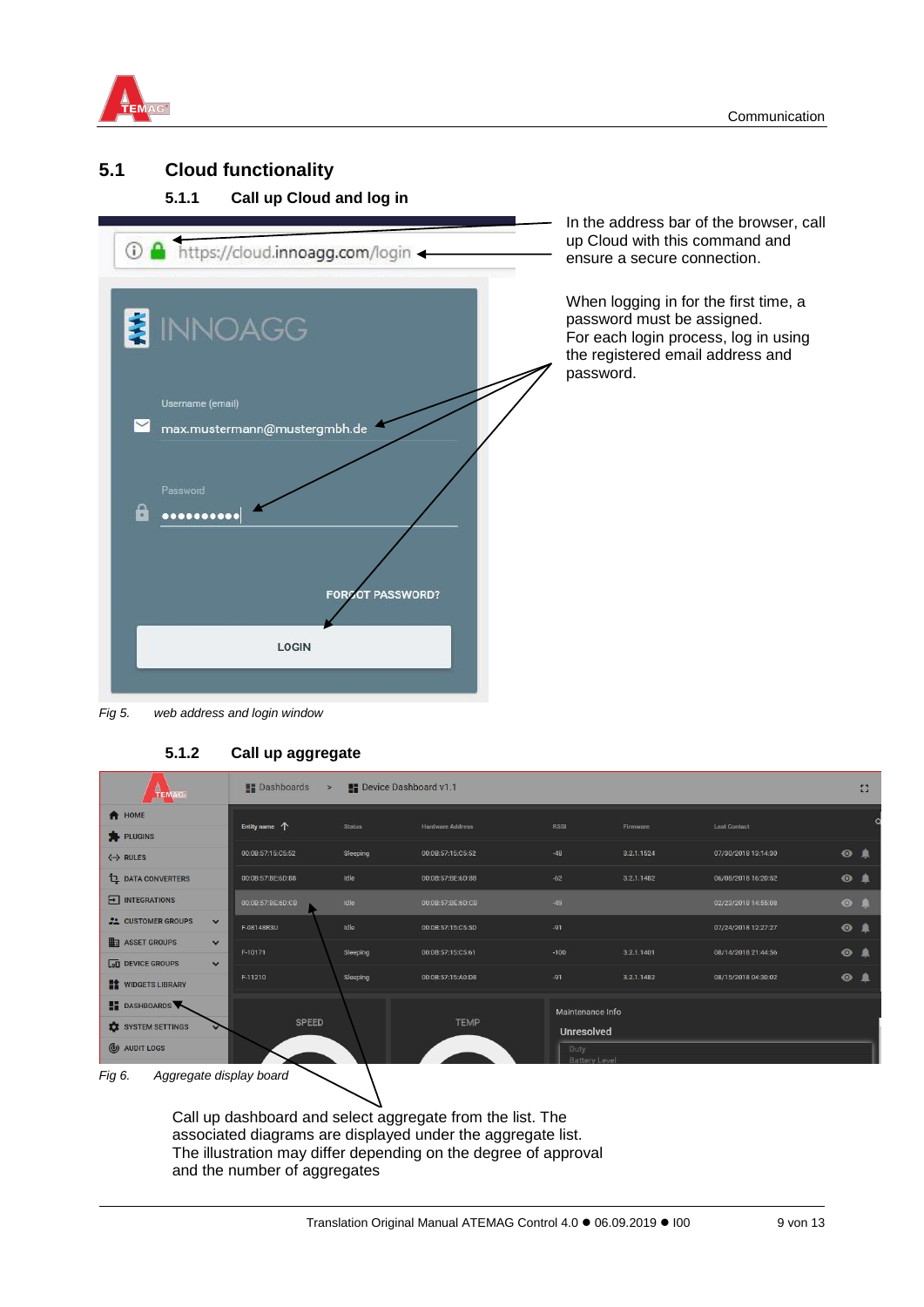

Communication

<span id="page-9-0"></span>

*Fig 8. Call up telemetry data*

- Prerequisite: the called up aggregate must have already completed working hours and data of an aggregate must have been transferred to the Cloud via a data collector.
- Select the desired aggregate.
- To come to the graphs, scroll down the dashboard.
- If the aggregate is marked, click on the "eye" symbol (1) close to the end of the line. Telemetry data is displayed.
- To select a display range, click on the clock (2) above the corresponding graph (temperature/temperature ramp, vibration/speed, cycle display) or in the telemetry data.
- Choose between real-time (up to 30 days) (3) or history (period more than 30 days ago) (4).
- Select period to be displayed on the graph  $(5)$ .
- Select the number of values to be displayed (5). Caution: The longer the observation interval selected, the more display values must be set.
- Click Update button (7) to display data.
- Use the download button (8) to download the selected time window as an Excel file.
- History data/telemetry data downloaded.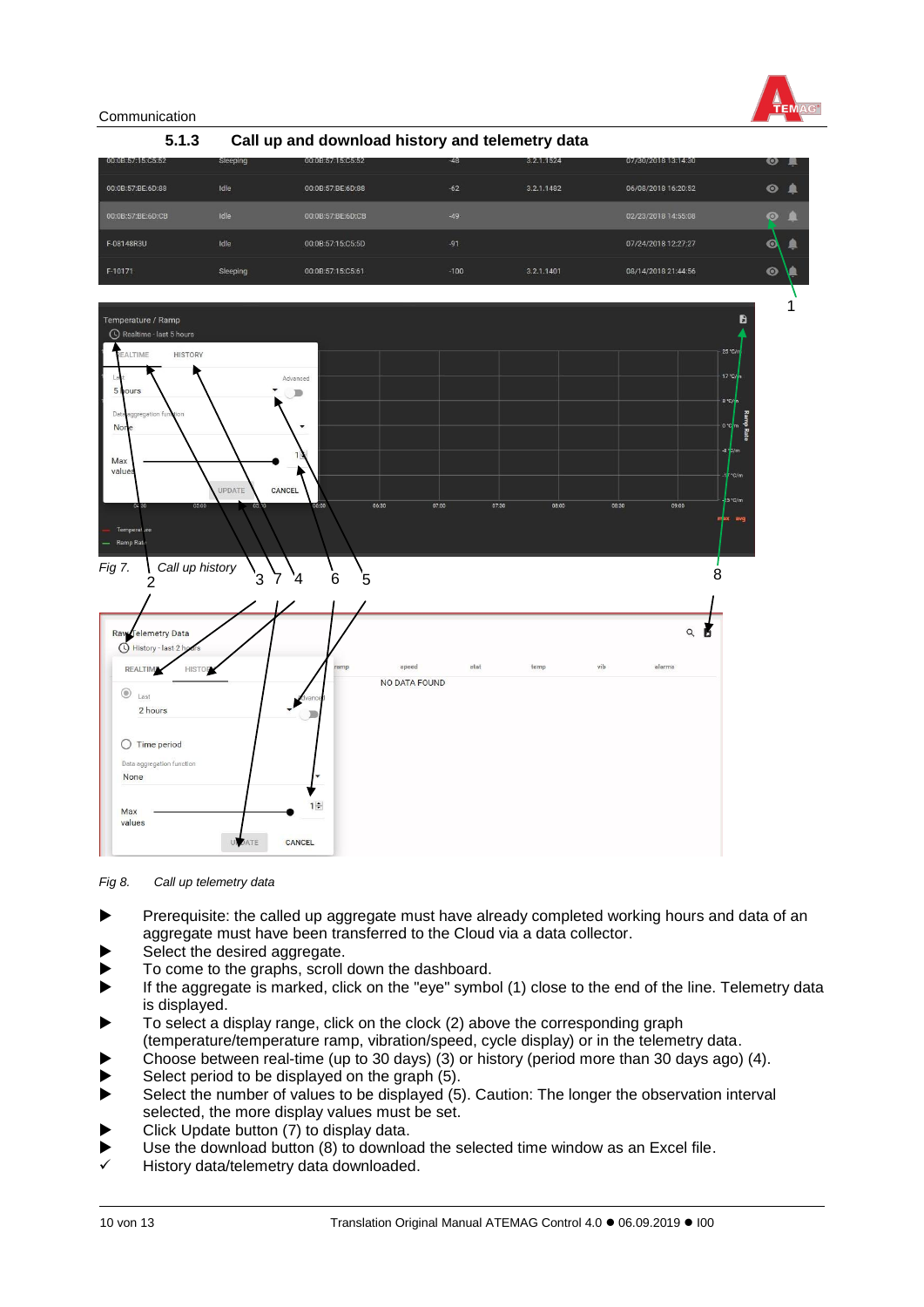<span id="page-10-0"></span>

# **6 Assembly and connection**

## **CAUTION!**

#### **Damage to the chip unit!**

Before installing, check the chip unit for shipping damage.

- Do not install a damaged chip unit!
- In case of a damaged chip unit, inform ATEMAG!

## <span id="page-10-1"></span>**6.1 Retrofit aggregate**



*Fig 9. Retrofit AC 4.0 to the aggregate*

- Unscrew cylinder head screws (1).
- Remove the metal cover (2).
- Clip the plug of the external temperature sensor (3) into the socket (4) of the chip unit (5).
- Insert cable into the specified contour.
- Mount the external temperature sensor (6) in the provided hole with thermal paste and seal with silicone.
- Secure the chip unit (5) to the intended position with cylinder head screws (7).
- Seal bearing surfaces and gaps with silicone.
- Secure the cable to the housing (8) with the supplied mounting material.
- The aggregate is retrofitted.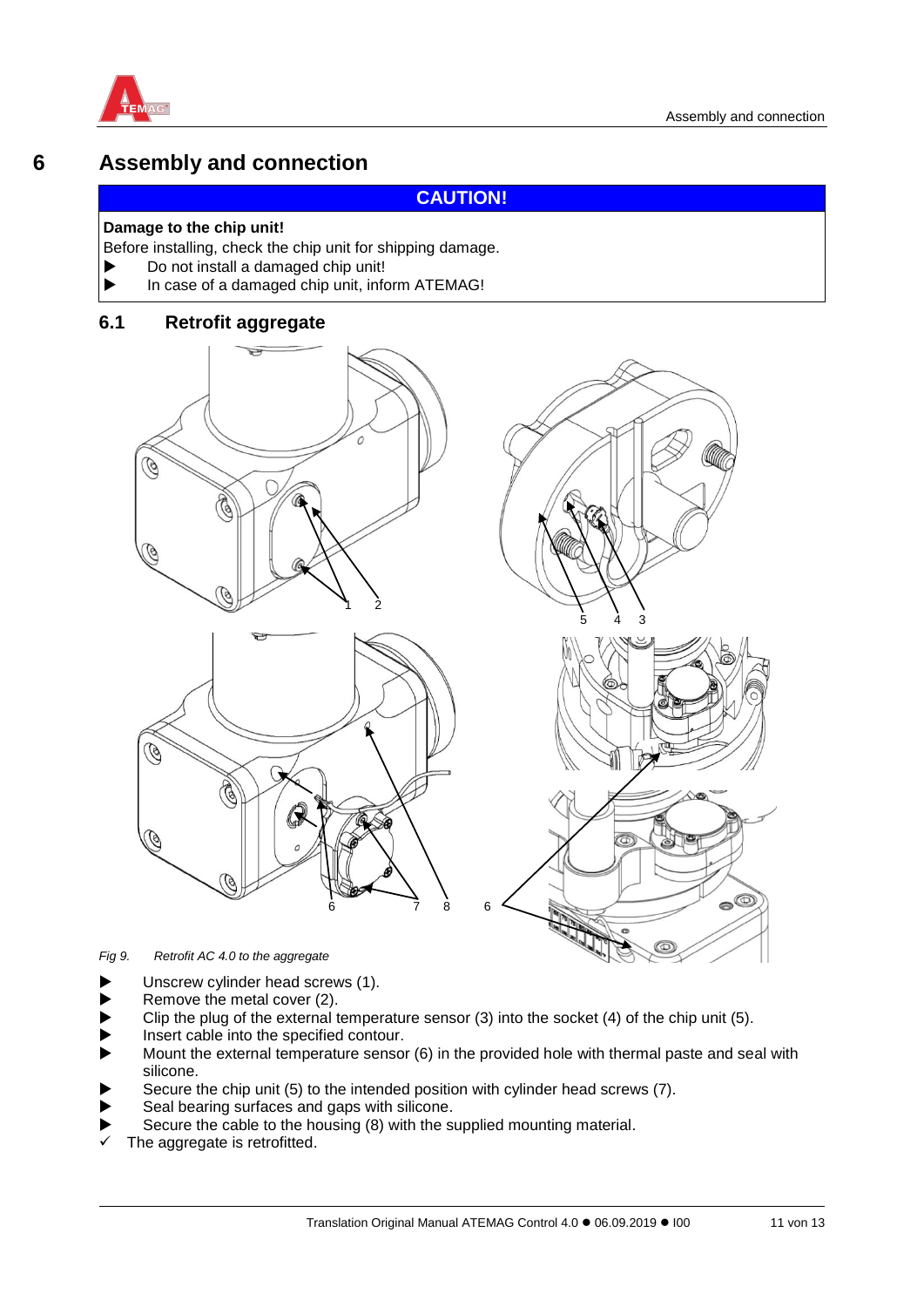

Dysfunction

# <span id="page-11-0"></span>**7 Dysfunction**

The following troubleshooting elements are often found with the AC4.0 Manager.

| <b>Dysfunction</b>                                                      | <b>Possible cause</b>                                     | <b>Possible operations</b>                                                     |
|-------------------------------------------------------------------------|-----------------------------------------------------------|--------------------------------------------------------------------------------|
| Connection to<br>the chip unit<br>with app not<br>possible              | Battery is empty - No LED indicators<br>when moving       | Remove battery and replace                                                     |
|                                                                         | Out of range                                              | Approach the chip unit                                                         |
|                                                                         | Software/hardware problem                                 | Restart (reset) the chip unit                                                  |
| <b>LED</b> flashes<br>intermittently<br>when<br>connected to<br>iOS app | There is a synchronisation problem<br>with the connection | Reset the AC4.0 module<br>(This problem exists in Version 2.3.1 and<br>higher) |
| No LED display<br>_                                                     | Battery is empty - No LED indicators<br>when moving       | Remove battery and replace                                                     |

*Tab 10: Dysfunction*

# <span id="page-11-1"></span>**8 Disposal**

#### **CAUTION!**

| <b>Risk due to environmental pollutants!</b><br>The battery chemicals are corrosive. The hazard to the environment depends on the<br>materials used.          |  |  |  |
|---------------------------------------------------------------------------------------------------------------------------------------------------------------|--|--|--|
| Clean contaminated components before disposal in principal!<br>Clarify proper disposal with waste management and if applicable with competent<br>authorities! |  |  |  |

*Tab 11: Disposal*

# <span id="page-11-2"></span>**9 Extract from the EC declaration of conformity**

The ATEMAG Control 4.0 chip unit fulfills the requirements of the following EC directives:

- Directive 2006/42/EC (Machinery Directive)
- Safety: EN 60950-1:2006 + A 11:2009 + A 1:2010 + A 12:2011 + A2:2013
- Electromagnetic compatibility (Art. 3(1 )(a)):
	- EN 301 489-1 v.1.9.2
	- EN 301 489-17:V2.2.1
		- EN 61000-4-3:2006
- Spectrum (Art. 3(2)):
- EN 300 328 V1.9.1

The detailed EC declaration of conformity is included in the scope of delivery.

**P**